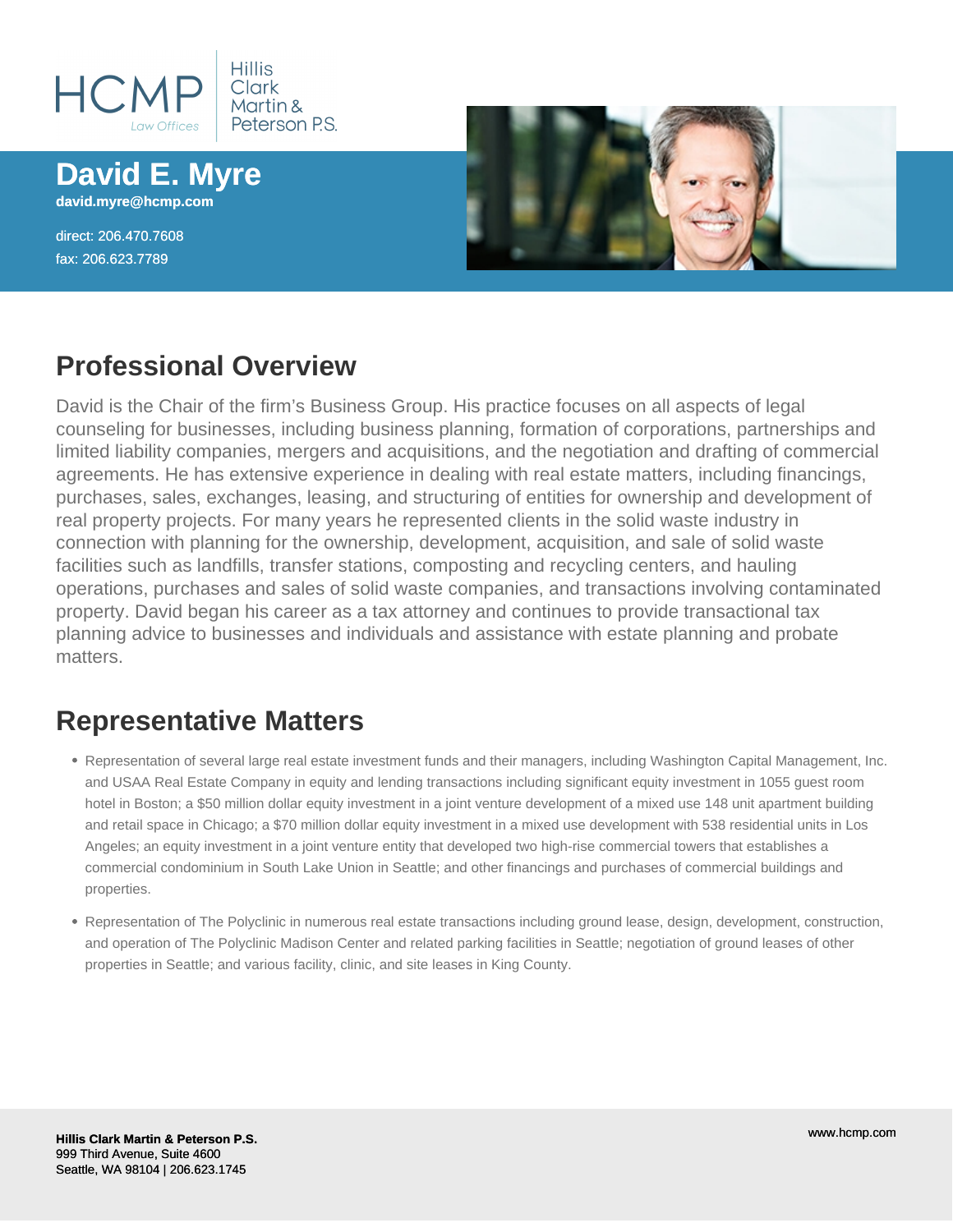- Representation of the City of Everett on various municipal and public-private projects, including various phases of the Riverfront Development Project on property formerly owned by the City some of which was a landfill; a number of transactions in connection with the former mill site owned by Kimberly Clark, including transactions involving transfer, ownership, use, and control of the deep water Port Gardner Bay Outfall; and acquisitions, sales, leasing, and other transactions involving development and construction of facilities on or near City property including hotels, medical facilities, and art space projects.
- Representation of various national and local solid waste companies in connection with numerous projects and public-private transactions involving acquisition, design, development, construction, financing, and operation of transfer stations, intermodal rail facilities, recycling facilities, composting facilities, landfills, and other solid waste facilities; negotiation of private and municipal agreements for the collection, long haul, recycling, composting, and disposal of solid waste; and acquisition, clean-up, and use of contaminated properties.
- Represented Starwood Hotels and Resorts Worldwide, the owner and operator of the Sheraton, Westin, W, Four Points, and St. Regis Hotel chains on real estate and business matters including leasing of space as landlord and tenant in Seattle, Washington D.C., Atlanta, Birmingham, Los Angeles, San Francisco, Boston, New York, and other locations, and assistance with various business matters, including development and implementation of hotel policies, internet and intranet risk management capabilities, software development agreements, cell tower and facilities agreements, and agreements with service providers.
- Represented family limited liability company in connection with conversion of a downtown Seattle warehouse to office space including assistance with development, design, permitting, financing, construction, and leasing of the project; building and tenant improvement construction issues and disputes; acquisition and use of historic rehabilitation tax credits resulting from the renovation; and succession planning for the family.

#### Articles and Presentations

- Speaker, "Mock Negotiation of a Joint Venture Agreement," at "[Real Estate Joint Ventures and Funds Conference](http://www.lawseminars.com/detail.php?SeminarCode=10REJVWA)," presented by Law Seminars International, February 8 and 9, 2010.
- Speaker, "Governance Issues in Real Estate Joint Ventures," at Real Estate Joint Ventures Conference, presented by Law Seminars International, February 9, 2009.
- Speaker, "Selection of Business Entity," Washington State Bar Association's "Business Essentials" Seminar, 2007.
- Frequent speaker on business planning, corporate governance, asset protection and estate planning matters.

### Professional and Civic Involvement

• King County Bar Association Real Property, Probate and Trust Section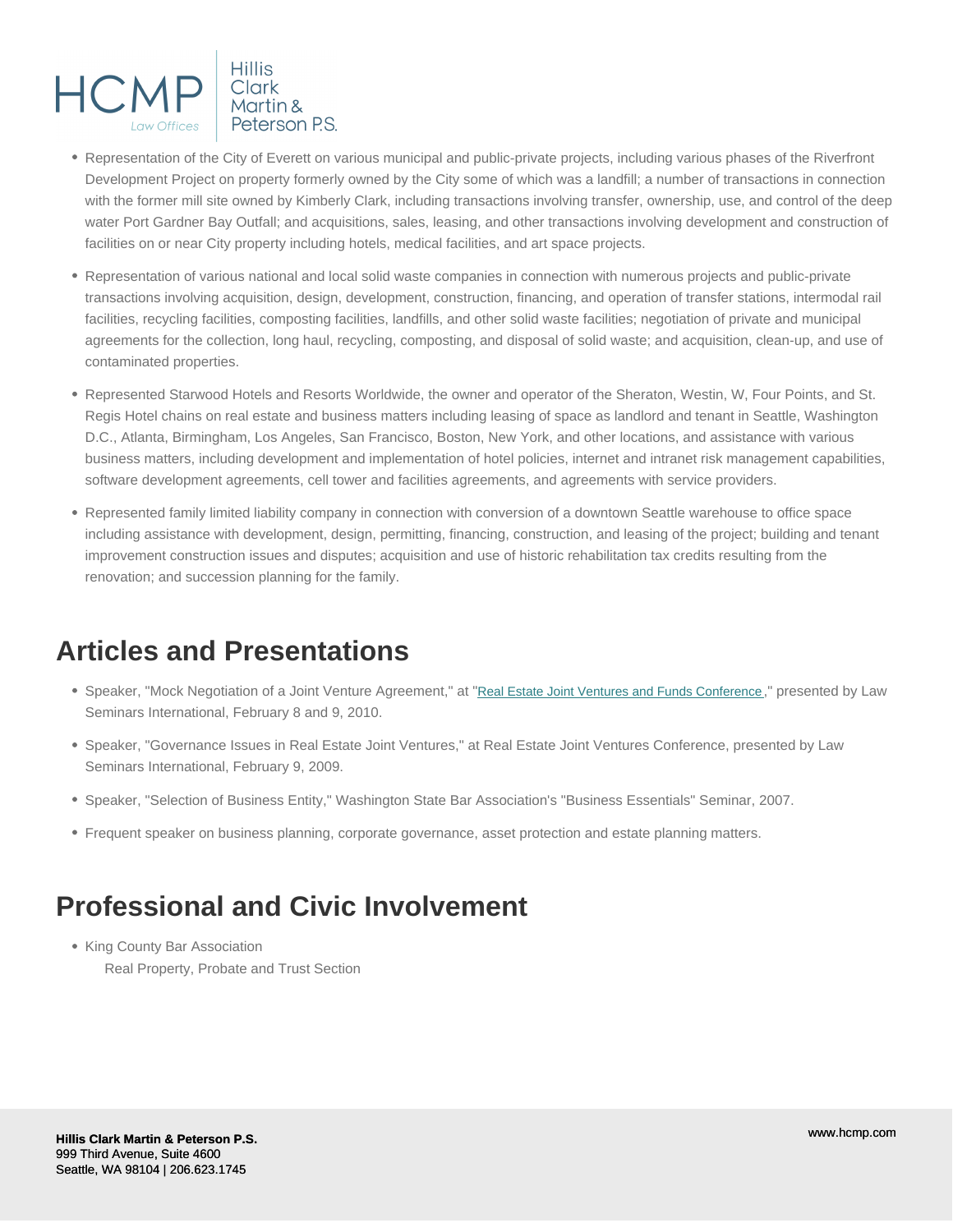

- Washington State Bar Association Business Law, Real Property, Probate Trust, and Taxation Law Sections
- Seattle Estate Planning Council

# **Honors / Awards / Prior Experience**

- Named the 2022 Best Lawyers in America<sup>©</sup>: Lawyer of the Year Seattle in the field of Business Organizations (including LLCs and Partnerships).
- Repeatedly recognized by *The Best Lawyers in America*<sup>©</sup> in the fields of Business Organizations (including LLCs and Partnerships), Corporate Law, and Tax Law, most recently for 2022.
- A/V Preeminent Lawyer, Martindale Hubbell.
- Repeatedly recognized as a "Super Lawyer" by Washington Super Lawyers.
- Recognized as a FIVE STAR: Best in Client Satisfaction Wealth Manager by Seattle Business Monthly.
- Partner, Heller Ehrman, 1988 1997.

### **Education**

- J.D., University of Washington, 1977 Order of the Coif
- B.A., University of Washington, magna cum laude, B.A., 1973 Phi Beta Kappa

# **Bar/Court Admissions**

Washington State Courts